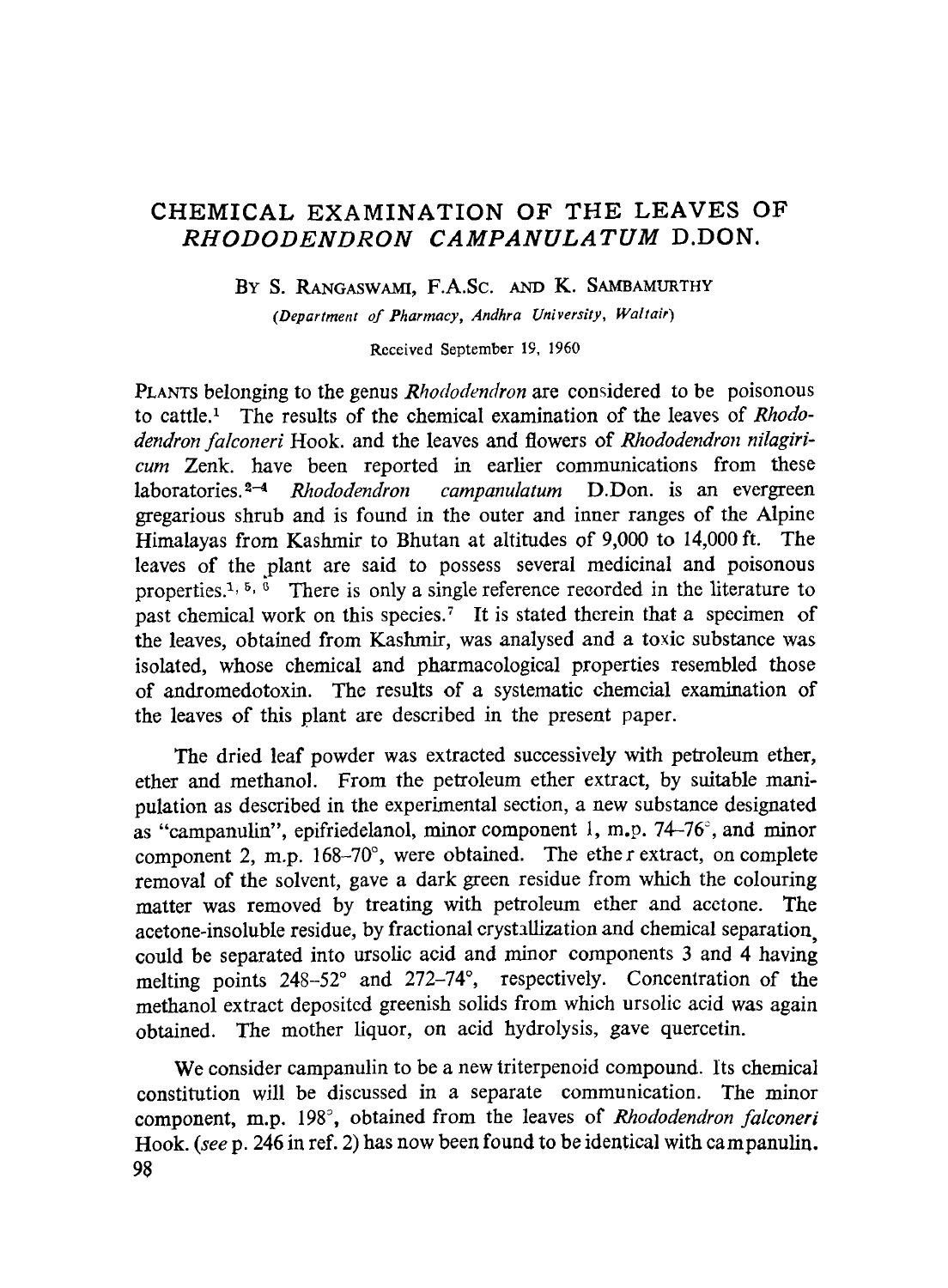The identity of epifriedelanol obtained in the present investigation was deduced from the colour reactions, melting points, mixed melting points, optical rotations and analyses of the parent compound and its benzoate.

Ursolic acid and quercetin were identified through their properties and those of their acetates and by mixed melting points.

#### EXPERIMENTAL

The material was obtained from Darjeeling, N. India. The coarsely powdered leaf (3 kg.) was extracted with petroleum ether  $(4 \times 121)$  in the cold, then with ether  $(4 \times 13 \text{ l})$  in the cold and finally with methanol  $(3 \times 121)$  under reflux.

*Petroleum ether extract.--The* united dark green extract, on concentration to about 250 ml. and leaving at room temperature for a number of days, deposited a good amount of crystaUine material. This was filtered and washed with warm acetone till the washings were only slightly coloured (fraction 1, 4.1 g.). The filtrate was concentrated to a low volume and seeded with fraction 1 obtained above. On keeping aside for a day, a further quantity of crystalline material separated along with some waxy matter. As the solid could not be filtered under suction, the mixture was vigorously shaken with petroleum ether (50 ml.) when the waxy portion went into solution. The residual crystalline portion was filtered and washed with petroleum ether (fraction 2,  $4.8$  g.). The filtrate, on complete removal of the solvent, gave a dark green sticky residue (residue X, 90 g. *see* later).

*Fraction 1*.—This was found to be a mixture of long prismatic rods and short cubes, which were separated mechanicaUy. RecrystaUization of the former (rods) twice from benzene-petroleum ether yielded colourless needles, m.p.  $204^\circ$  (campanulin,  $2.3 \text{ g.}$ ).

When the m.p. of the other crystalline portion (cubes)  $(1.5 g)$  was taken on a Kofler block, a trace of the residue melted at 195°, but the major portion melted only at  $270-74^\circ$ . The crystals were dissolved in excess of hot chloroform, filtered and the filtrate was concentrated to a low volume and left aside. A heavy crystalline subslance (plates, *see* below) deposited slowly. The turbid supernatant liquid was decanted, heated to get a clear solution, concentrated and set aside, when a small quantity of a crystalline powder separated. This was filtered and crystallized twice from chloroform-acetone when colourless nodules were obtained, m.p.  $74-76^\circ$  (minor component 1, 30 mg.). The mother liquor, on removal of the solvent, gave a residue which was crystallized from benzene-petroleum ether when colourless needles were obtained, m.p. 201-03 $^{\circ}$  (0.3 g.). It was found to be identical with campanulin.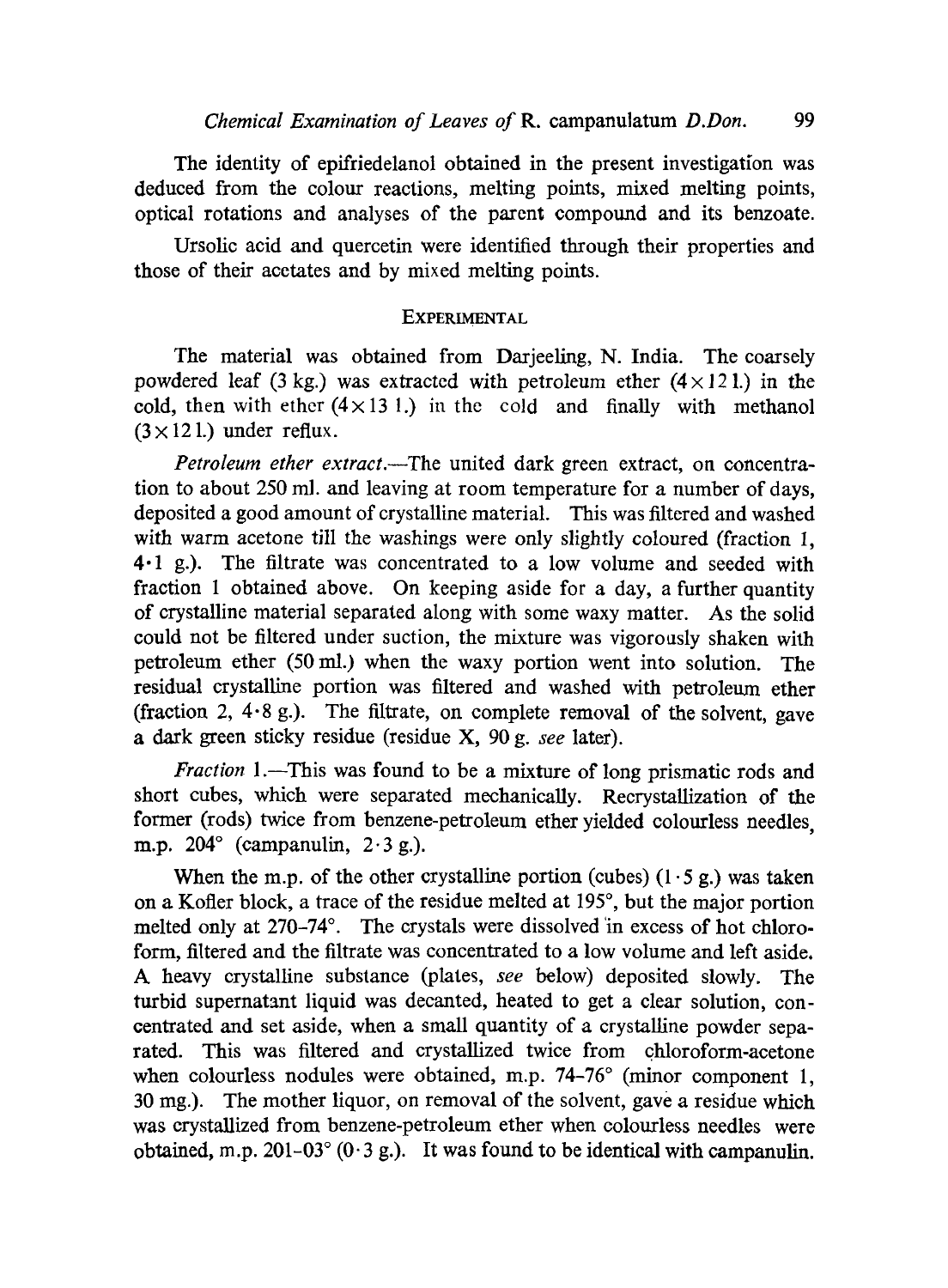The hcavy deposit of plates mentioned above, was crystallized twice from chloroform when glistening colourless plates were obtained, m.p. 281-82°. Further crystallizations from benzene did not improve the m.p. (epifricaelanol,  $0.8$  g.).

Minor component l was insoluble in cold acetone and only sparingly soluble in cold chloroform. No colour was obtained either in the Salkowski or in the Liebermann-Burchard test. Owing to insufficiency of the material ir could not be examined further.

*Fraction* 2.—Crystallization of this fraction twice from benzene-petroleum ether vielded colourless needles, m.p.  $200-02^{\circ}$  (3.9 g.). This was also found to be identical with campanulin (mixed m.p. and colour reactions).

*Campanulin.*—The substance was almost insoluble in acetone, methanol and cold glacial acetic acid, sparingly soluble in pyridine, alcohol and hot glacial acetic acid, moderately soluble in benzene and petroleum ether and readily soluble in cold chloroform. In the Salkowski reaction the yellow colour immediately formed gradually changed to orange-yellow. In the Liebermann-Burchard test an immediate deep red colour was obtained which rapidly turned deep pink. In the Tschugaeff reaction, an immediate yellow eolour was obtained. On warming the reaction mixture, the colour changed to orange-red and then to blood-red in about three minutes. A deep red colour was obtained when the substance was warmed with trichloroacetic acid; the solution exhibited a bright yeUow fluorescence under U.V. light (Hirschsohn reaction<sup>8</sup>).  $[a]_0^{29} = +75.2^\circ \pm 2^\circ$  (c = 1.085 in chloroform). [Found: C, 84.8; H, 11.4.  $C_{30}H_{50}O$  (probable formula of campanulin) requires: C,  $84.5$ ; H,  $11.8\%$ .

*EpifriedelanoL--The* substance gave a yellow colour in the Salkowski reaction. In the Liebermann-Burchard test a red colour changing to deep pink was obtained. No colour was obtained with tetranitromethane in chloroform.  $[a]_p^{29} = +25.6^\circ \pm 3^\circ$   $(c = 0.978$  in chloroform). [Found: C, 84.2; H, 12.6. C<sub>3</sub>, H<sub>32</sub>O (epifriedelanol) requires: C, 84.1; H, 12.2%.) Mixed m.p. with ah authentic sample of epifriedelanol, isolated from the leaves of *R. nilagiricum* Zenk.,<sup>3</sup> was undepressed.

The benzoate, prepared by heating the substance  $(0.15 \text{ g})$  with pyridine (5 ml.) and benzoyl chloride (1 ml.) at  $110^{\circ}$  for 4 hours and working up in the usual way, crystaUized from benzene-alcohol as shining colourless plates, m.p. 250-52°.  $[a]_p^{29} = +31.3^\circ \pm 4^\circ$  (c = 0.748 in chloroform). [Found: C, 83.9; H, 10.9.  $C_{37}H_{56}O_2$  (epifriedelanol benzoate) requires: C, 83.4; H,  $10.6\%$ .] Mixed m.p. with an authentic sample of epifriedelanol benzoate<sup>3</sup> was undepressed,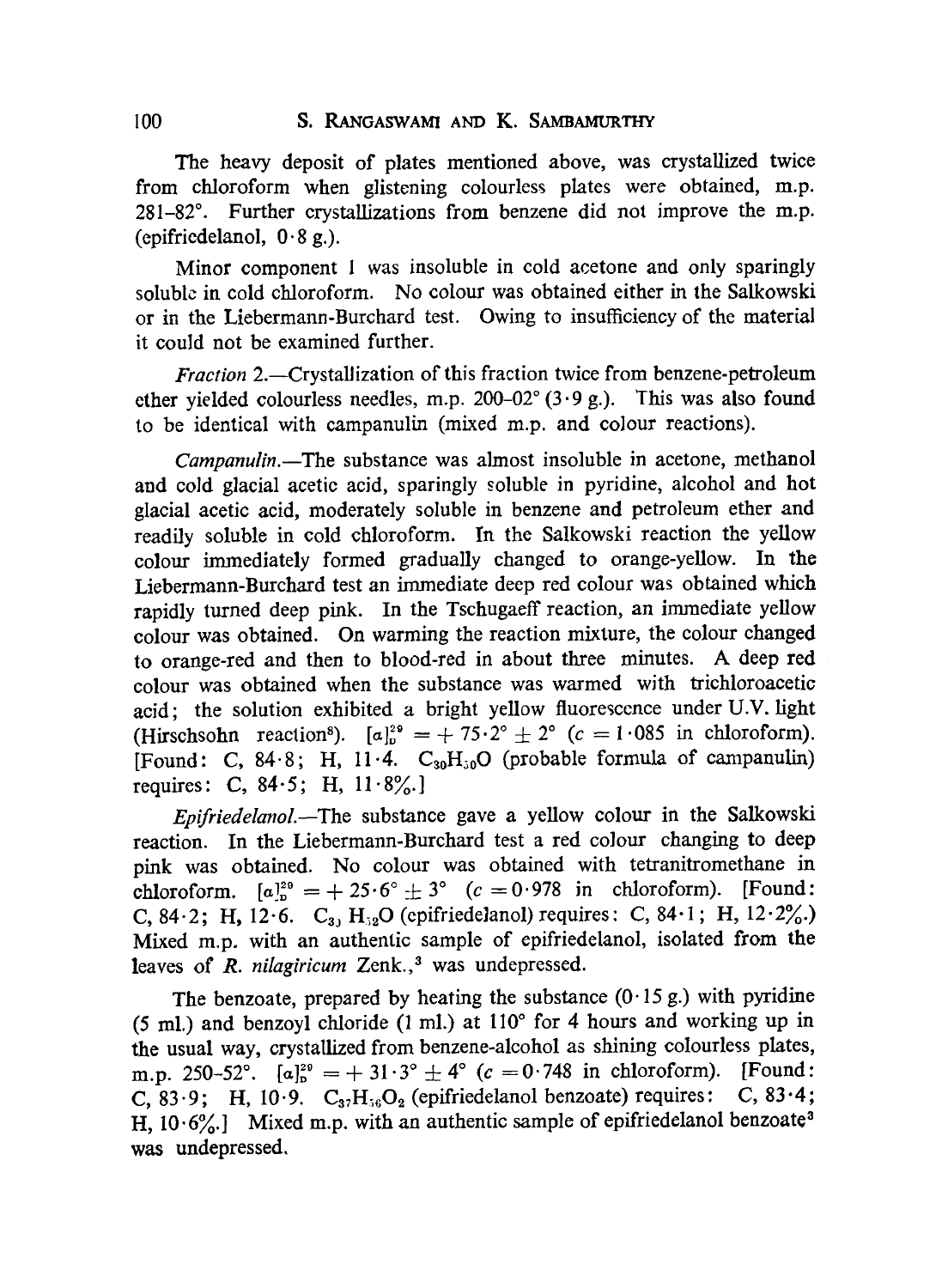*Residue X (see para 2 of experimental).*—This was saponified with 1 N alcoholic potash and the unsaponifiable matter was extracted in the usual way. It was dissolved in petroleum ether and set aside for a number of days when a minute quantity of a crystalline residue was obtained which was filtered. Recrystallization twice from petroleum ether yielded colourless needles, m.p.  $168-70^{\circ}$  (10 mg, minor component 2). This was not examined further.

*Ether extract.--The* extract, on complete removal of the solvent, gave a dark green syrupy residue *(ca.* 65 g.). It was boiled under reflux with petroleum ether  $(3 \times 1)$  and the extracts were filtered. The united dark green extract was concentrated to a low volume (200 mi.) and left in the icechest for a number of days. As no crystalline material deposited, it was not examined further.

The petroleum ether-insoluble residue still contained a considerable amount of the colouring matter. It was triturated with acetone  $(4 \times 500 \text{ ml.})$ when the colouring matter went into solution. The suspension was filtered and the residue washed with acetone till the washings were only slightly coloured. Evaporation of the filtrate yielded a greenish sticky residue (25 g.) which was also not examined further.

The light green acetone-insoluble residue was dissolved in excess of benzene-methanol  $(1:1, 300 \text{ ml})$  and filtered through a thin bed of charcoal. The clear filtrate, on partial removal of the solvents and allowing to stand, deposited colourless plates, m.p.  $270-74^\circ$  (raction 3,  $12.5 g$ .).

The mother liquor of fraction 3 was evaporated to a syrupy residue  $(8.2 \text{ g.})$ . This was dissolved in hot benzene-methanol  $(1:1, 200 \text{ ml.})$ , cooled and diluted with water (100mi.) when two layers separated. The lower aqueous methanol layer (suspension) was tapped into another separating funnel, extracted with ether  $(4 \times 200 \text{ ml.})$  and the ether extracts were united with the benzene phase. The resulting benzene-ether solution (900 ml.) was shaken with  $5\%$  sodium hydroxide solution (4×100 ml.) when a precipitate separated at the interphase. This was filtered from the alkaline layer and washed with water. The precipitate, the alkaline filtrate and the solvent layer were worked up separately as described below.

The precipitate was dis-olved in methanol  $(100 \text{ ml.})$  and the solution was acidified with hydrochloric acid  $(1: 1)$  to congo red when a colourless precipitate separated out. The resulting suspension was concentrated to 50 mi. and left in the ice-chest fora day. The solid that separated was filtered and washed with water (fraction 4, m.p.  $278-80^{\circ}$ , 6 g.).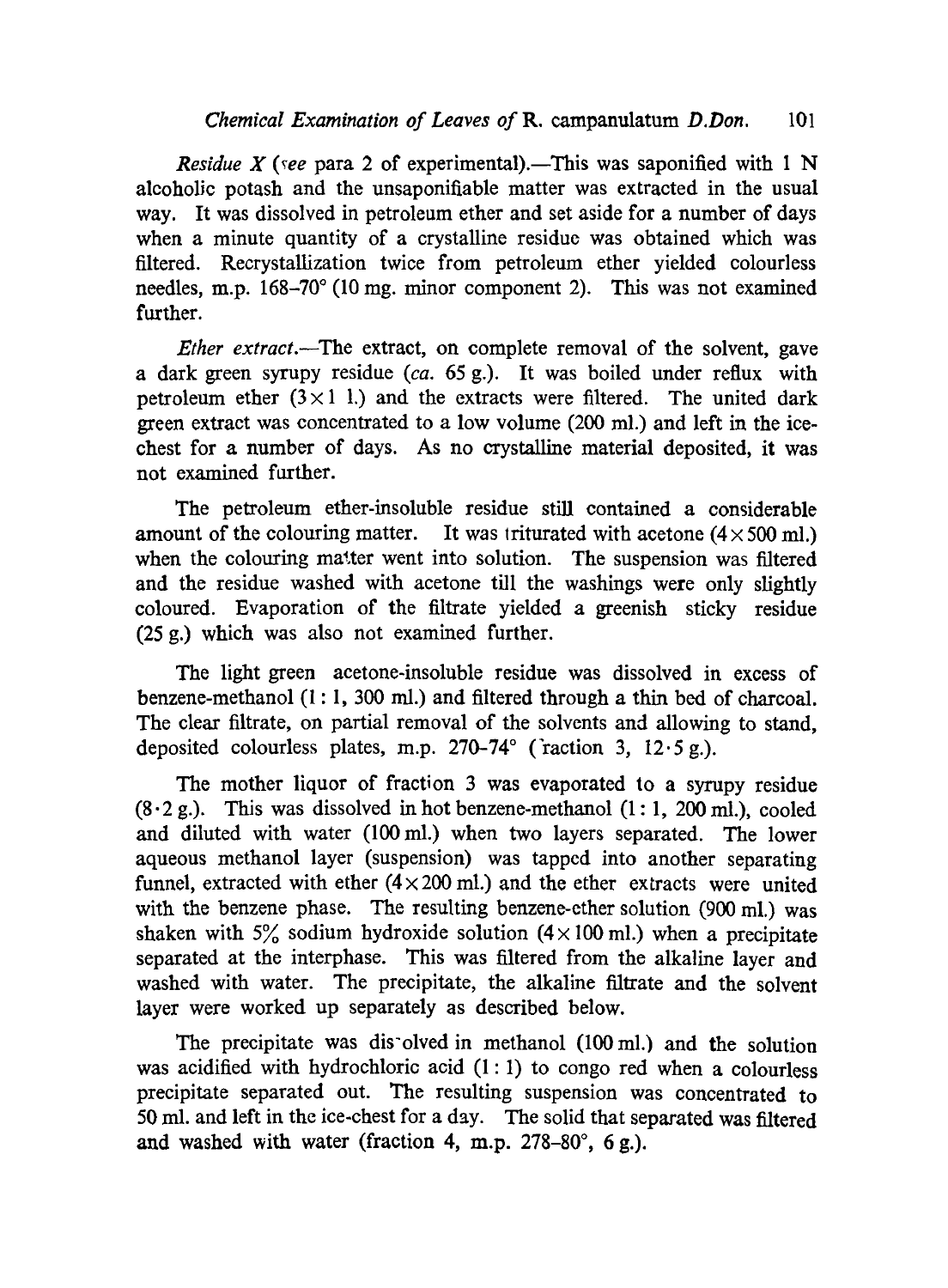The alkaline filtrate yielded only a small quantity  $(0.2 \text{ g.})$  of an amorphous residue on acidification and extraction with ether; it was not examined further.

The benzene-ether solution was washed neutral and dried and the solvents were removed when a waxy residue  $(0.95 g)$  was obtained. This was chromatographed over alumina (30 g.). The waxy solid obtained from the initial petroleum ether eluate was treated with warm benzene when the waxy portion went into solution leaving behind a small quantity of a crystalline residue. Recrystallization from benzene-petroleum ether yielded colourless needles, m.p.  $248-52^{\circ}$  (10 mg., minor component 3). The residues obtained from the subsequent petroleum ether-benzene  $(9:1, 4:1 \text{ and } 1:1)$  eluates were separately crystallized from benzene-petroleum ether. As the crystalline substances all melted between 268-74°, they were united and recrystallized from benzene-petroleum ether when colourless prisms were obtained, m.p.  $272-74^{\circ}$  (20 mg., minor component 4). Minor components 3 and 4 both gave a light yellow colour in the Salkowski reaction anda pink colour in the Liebermann-Burchard test.

*Fractions 3 and 4.*-As these two fractions gave identical colour reactions, they were united and crystallized from excess of alcohol when colourless needles were obtained, m.p.  $282-83^\circ$ .  $[a]_p^{29} = +66.6^\circ \pm 2^\circ (c = 1.216$ in absolute alcohol). [Found: C, 78.5; H, 11.1.  $C_{30}H_{48}O_3$  (ursolic acid) requires: C, 78.9; H,  $10.6\frac{\%}{\%}$  In the Liebermann-Burchard test it gave a red colour, changing to violet, then to blue and finaUy to green. Mixed m.p. with an authentic sample of ursolic acid from *R. falconeri* Hook.<sup>2</sup> was undepressed.

The acetate crystallized from alcohol as colourless needles, m.p. 282–84<sup>°</sup>.  $[a]_{n}^{29} = +67.8^{\circ} \pm 3^{\circ}$  (c = 1.127 in chloroform). [Found: C, 77.5; H, 10.6.  $C_{32}H_{50}O_4$  (ursolic acid acetate) requires: C, 77.1; H, 10.1%.] Mixed m.p. with an authentic sample of ursolic acid acetate<sup>2</sup> was undepressed.

*Methanol extract.*--The united extract (36 l.) was concentrated to about 1.5 1. and left overnight at room temperature when a greenish granular solid deposited (fraction 5, 10 g.) which was filtered. Further concentration of the filtrate to about 700 ml. deposited some more greenish solid (fraction 6,  $4.8$  g.) and a sticky mass (2 g.) which were collected separately. The final filtrate gave a weak but positive test for anthoxanthins. It was hydrolysed by adding cono metrated sulphuric acid to give a  $7\%$  strength and refluxing the mixture for 2 hours. The hydrolysate was diluted with water (250 mi.), the alcohol was removed by distillation and the resulting brown suspension was extracted with ether  $(4 \times 200 \text{ ml.})$ . The united ethereal extract was washed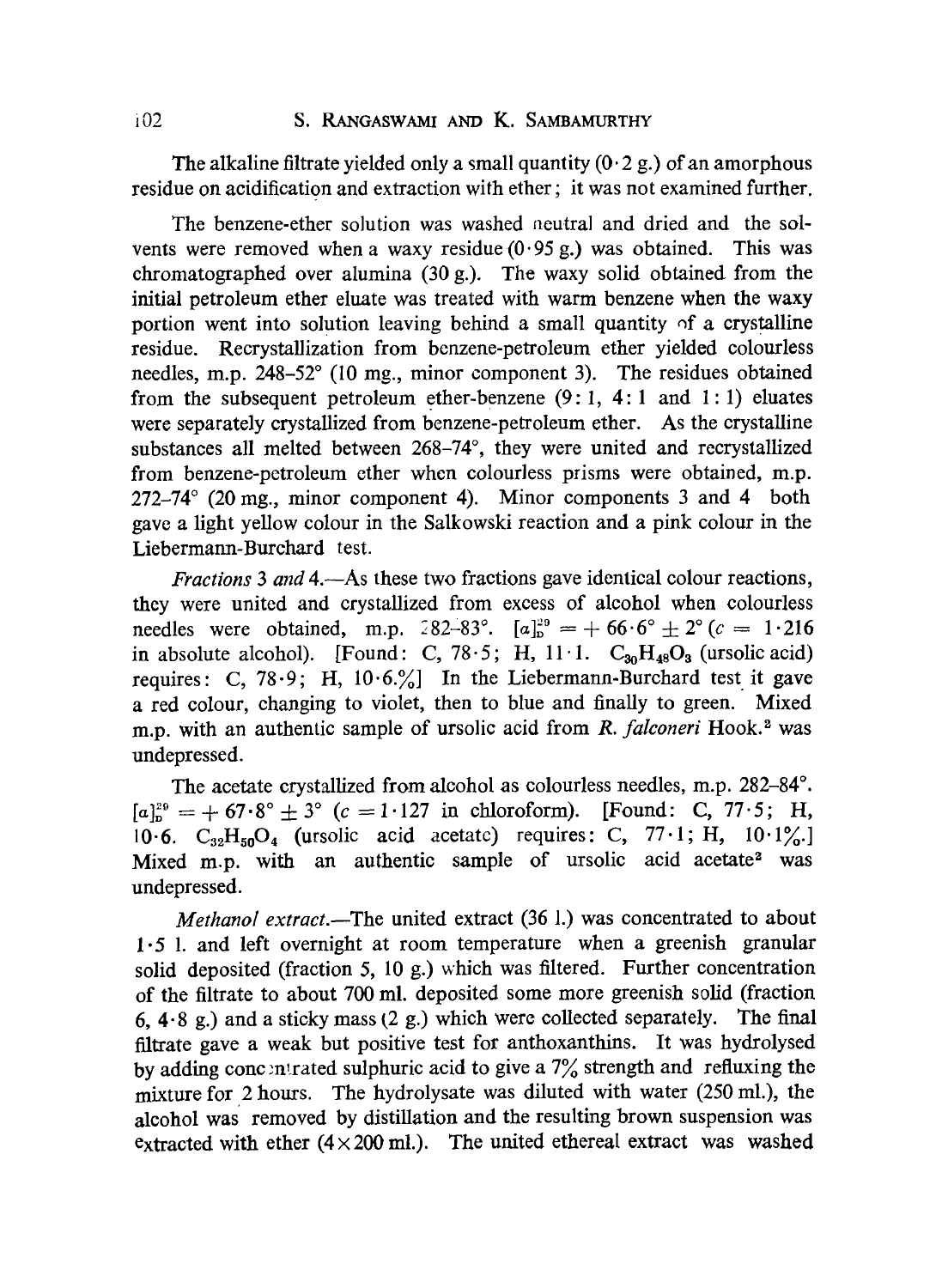with water till neutral, dried and the solvent removed. Repeated crystallization of the reddish-yellow residue from dilute alcohol yielded fine yellow needles, m.p. 306-10 $^{\circ}$  (decomp.) (0.2 g.). The substance gave a scarlet-red colour with magnesium and hydrochloric acid and an orange precipitate with neutral lead acetate solution. It gave a green colour with alcoholic ferric chloride [Found: C, 59.4; H,  $3.7.$  C<sub>15</sub>H<sub>10</sub>O<sub>7</sub> (quercetin) requires: C,  $59.6$ ; H,  $3.3\%$ ). The acetate crystallized from alcohol as colourless needles, m.p. 197-98°. [Found: C, 58.4; H, 4.2.  $C_{25}H_{10}O_{12}$  (quercetin penta-acetate) requires: C, 58.6; H,  $3.9\%$ . Mixed m.p. with an authentic sample of quercetin penta-acetate<sup>2</sup> was undepressed.

*Fractions 5 and 6.*—These were united and triturated with acetone (100 ml.) when much of it including the colouring matter went into soloution. The undissolved portion was filtered, washed with acetone and crystallized from methanol-benzene and then from alcohol when colourless needles were obtained, m.p. 280-82 $^{\circ}$  (3 g.). It answered the colour reactions of ursolic acid  $[a]_{0}^{29} = +66.9^{\circ} + 2^{\circ}$  (c = 0.942 in absolute alcohol). The acetate crystallized from alcohol as colourless needles, m.p. 282-84°.  $[a]_{\alpha}^{29} = +64.9^{\circ}$  $+ 3^{\circ}$  (c = 1.204 in chloroform). Mixed melting points of the acid and its acetate with the respective authentic samples were undepressed.

#### **SUMMARY**

The chemical examination of the leaves of *Rhododendron campanulatum*  D. Don. by extraction with solvents is described. Besides ursolic acid, quercetin and the saturated triterpenoid alcohol epifriedelanol, a new triterpenoid compound, designated as "campanulin", has been isolated in reasonable vields. A few minor components have also been obtained.

#### **ACKNOWLEDGMENTS**

We thank Dr. V. S. Rao, Conservator-General of Forests, West Bengal, and Mr. D. K. Dey, Divisional Forest Officer, Darjeeling Division, West Bengal, for supplying the material used in this investigation. We thank  $Mr. R. V. Krishna Rao for the microanalyses. We also thank the Council$ of Scientific aad Industrial Research for financial assistance.

### **REFERENCES**

|    | 1. Chopra, R. N., Badhwar,<br>R. L. and Ghosh, S. | Poisonous Plants of India, Manager of Publications, Delhi.<br>1949, 1, 613. |
|----|---------------------------------------------------|-----------------------------------------------------------------------------|
| 2. | Rangaswami, S. and<br>Sambamurthy, K.             | Proc. Ind. Acad. Sci., 1957, 46 A, 245.                                     |
|    | 3. $-$                                            | <i>Ibid.</i> , 1959, <b>50 A,</b> 366,                                      |
| 4. |                                                   | <i>Ibid.</i> , 1960, <b>51 A,</b> 32?.                                      |